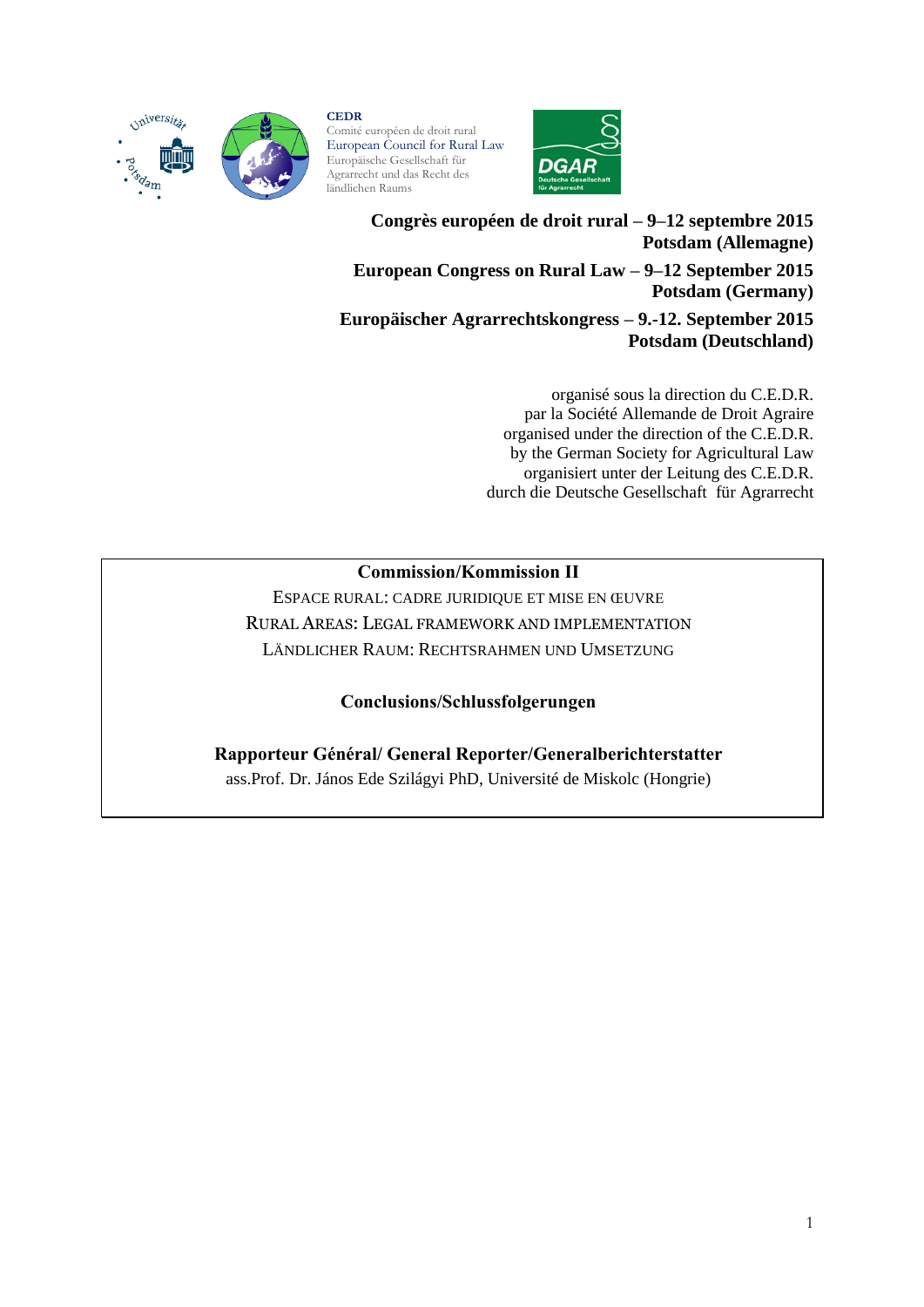#### **CONCLUSIONS** – final, Potsdam, 12.09.2015 –

## **I. Assessment and explanation**

1. General part: the development of rural areas

One of the essential purposes of the EU's rural development policy is **to maintain the rural communities**. By virtue of Article 4 c) of Regulation (EU) 1305/2013: "*Within the overall framework of the CAP, support for rural development… shall contribute to achieving the following objectives:… [c] achieving a balanced territorial development of rural economies and communities including the creation and maintenance of employment*". This purpose of the regulation is acceptable because **rural population is continuously decreasing in almost every country**. **However, the decrease of the agricultural lands' quantity in comparison with real estate used for other purposes is a typical feature in numerous countries as well.**

According to Regulation 1305/2013/EU, the approval of national and regional development programs was underway during the assessed period. Because of this delay, the adoption of detailed national legislations begins in numerous Member States nowadays. Therefore, the conclusions of this commission in connection with the national implementation of the EU rural development policy may often be partial. Taking these into consideration, the following findings concerning the new rural development period of the EU in 2014-2020 are highlighted:

1.1. There is the necessity to build a **stronger integration between urban and rural areas**. This could be the proper basis of a **sustainable land management policy**.

1.2. National and regional rural development programs create a good **opportunity for states and regions to determine their special demands**.

1.3. In connection with the implementation of national and regional rural development programs, the essential element is how the Member States and beneficiaries can **provide their contributions to the co-financing of the EU's rural development program**.

1.4. There is a growing emphasis in the national and regional rural development programs to introduce measures promoting **nature conservation, environmental protection** and sparing of natural resources (e.g. soil, water) as well as the **support of women or young farmers**.

1.5. The maintenance and development of rural community has a significant role in the rural development programs.

As for the countries **outside of the EU**, there are plenty of measures which are similar to the initiatives in the EU's rural development policy.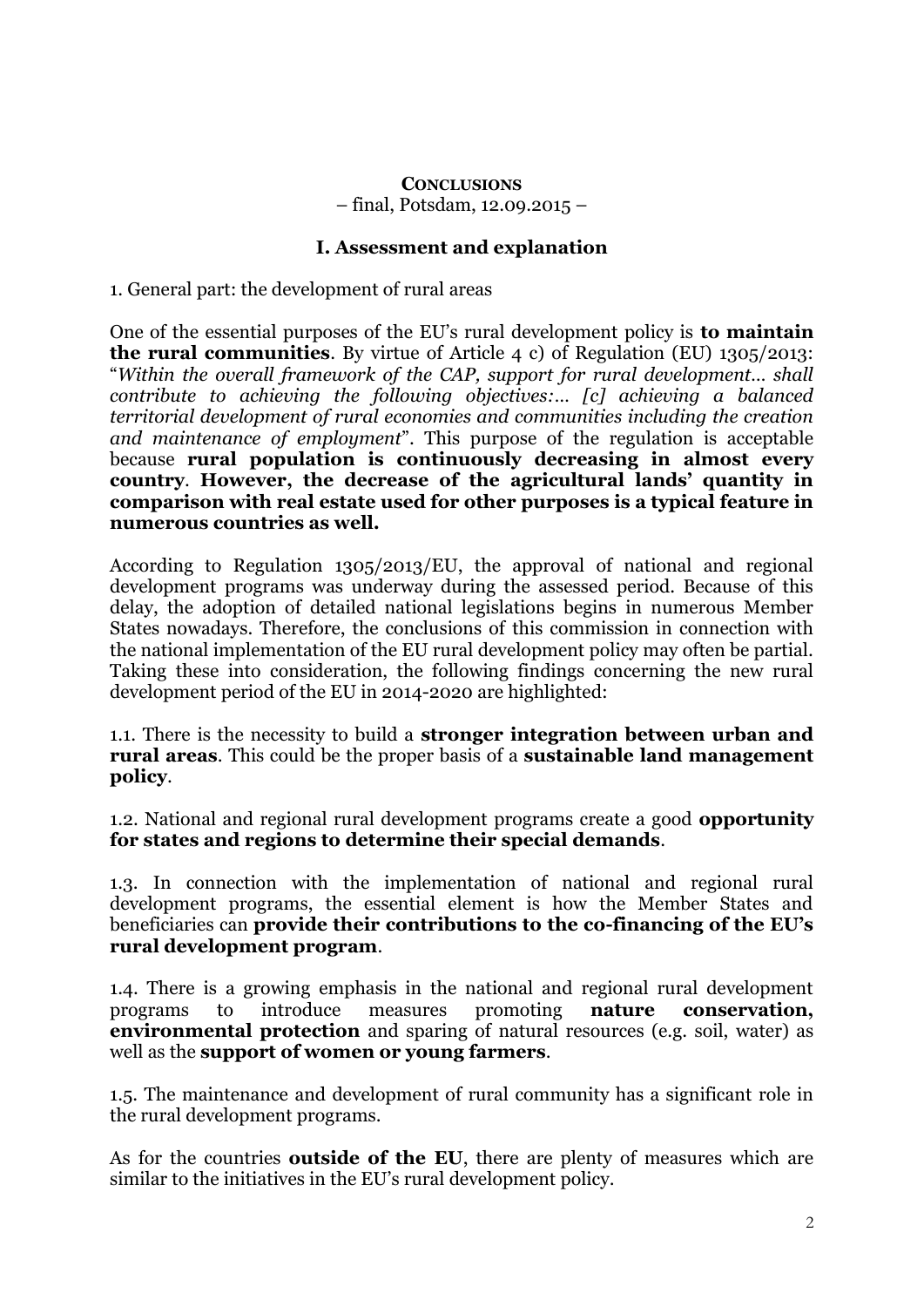**2. Cross-border acquisitions and acquisitions of agricultural land by nonagricultural capital**

**On 17.01.2014, the CEDR Management Board created three working groups to develop the three perspectives proposed by the representative of the EU Commission in Berlin. One of these groups was established in order "***to work on the subject of land property and territory protection***". The late Honorary President of the CEDR, Prof.** *Hudault* **was member of this working group.**

As an introduction to the topic, it is worth stressing that the situation **when the local (e.g. rural) communities cannot have a proper access to their natural resources** (e.g. land, water) may result in a serious social crisis.

As regards rural (agricultural) communities, Article 39 of the Treaty on the Functioning of the European Union (TFEU) refers to the so-called `agricultural community´, the CJEU jurisdiction concerning ownership of agricultural lands mentions `permanent agricultural community´, Article 4 of regulation 1305/2013/EU uses the term of `rural communities´. It is important to analyse **the relationship between the definition of rural communities** and **agricultural communities in the rural development documents and in the land law documents** (e.g. in the jurisprudence of the CJEU). Are these categories the same or only similar? What does it mean `rural community´? It means a fix and constant community (e.g. a kind of indigenous people) or rather a dynamic and fast varying population? Which type is supported by the EU rural development law, and which one can be protected by the national land law of the Member States?

Cross-border acquisitions of agricultural lands and forests, and – if the national law knows this category – also of agricultural holdings (hereinafter referred to all of them as `agricultural land´ or `land´), furthermore, the acquisition of agricultural lands by non-agricultural capital **affect the maintenance of rural (agricultural) communities, and they are regulated quite differently in every country**.

As regards the maintenance of rural (agricultural) communities, certain international *documents* (e.g. UN General Assembly, A/HRC/13/33/Add.2) contain the demand that lands should be cultivated by local people (connecting this among others with the concept of sustainable development). In the EU law, Article 39 (1) point b) of the TFEU rules to ensure a fair standard of living for the agricultural community. The Court of Justice of the European Union (CJEU) regards the objectives of national agricultural land policy such as (a) to preserve a permanent agricultural community, (b) that the land should belong to persons wishing (and being capable) to farm it, (c) the possibility to counteract speculative land acquisition, etc. to be conform to the TFEU and to pursue an objective in the public interest. With certain restrictions, the CJEU regards the assurance that agricultural property be occupied and farmed predominantly by the owners to be an objective in the public interest.

Beside the inland land transfer, also the *cross-border acquisition* plays a more and more important role in the ownership and/or the use of agricultural lands and holdings (hereinafter together referred to as cross-border acquisition). However, it is worth emphasizing that the **distinction between internal and cross-border**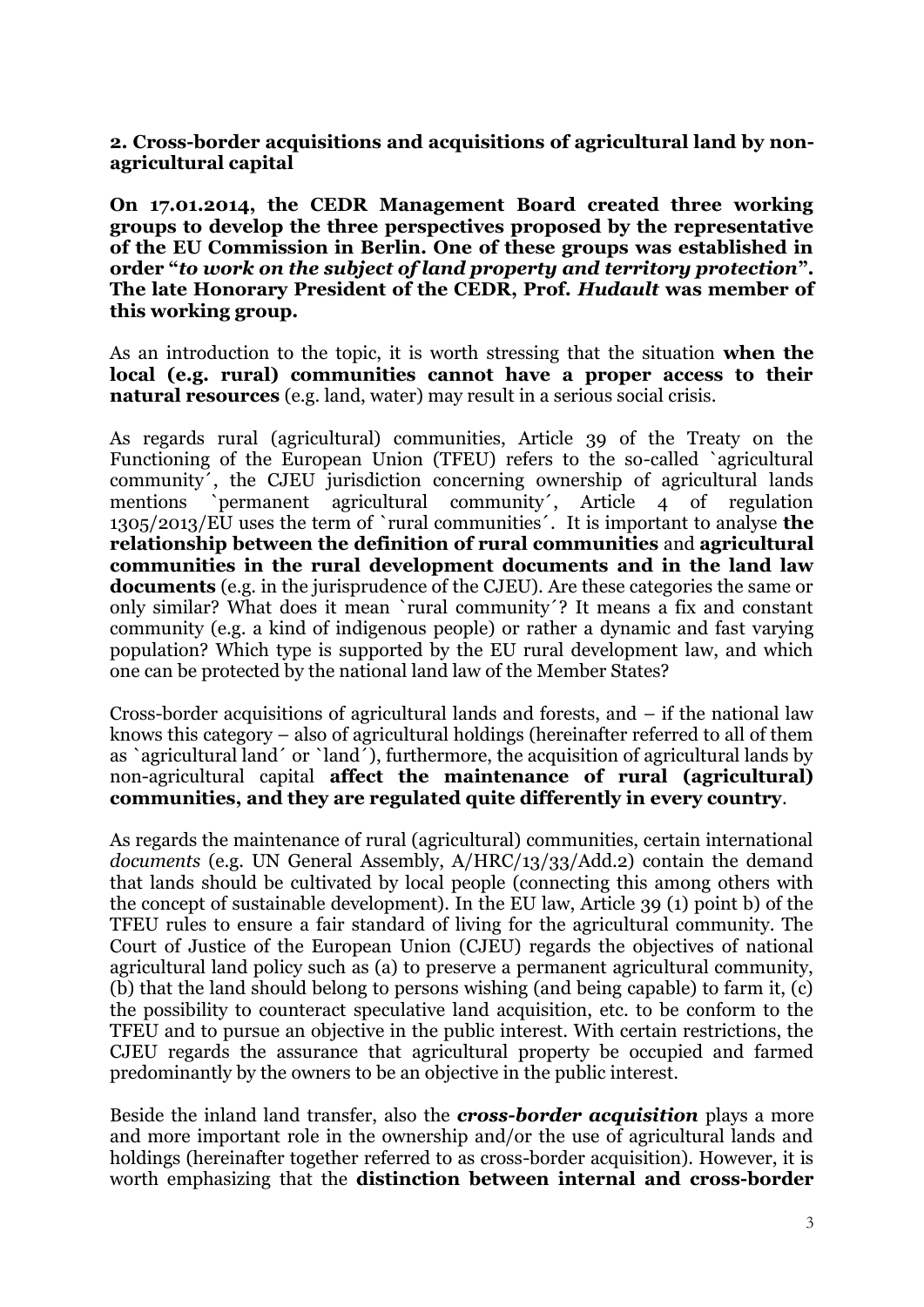**acquisitions cannot be exact**. According to the national reports, cross-border acquisition primarily means the situation in which citizens and legal entities of a country (hereinafter referred to as `foreigners´ or `investors´) gain the ownership or long-term use of an agricultural land situated in another country (hereinafter referred to as `target´ country or area). **The goals of this acquisition can be various**: (a) to produce agricultural products, (b) to speculate on the land market, (c) others, (d) the combination of points (a)-(c). **In a wider sense, the situation in which foreigners establish legal entities in the target country and gain the lands of the target country may be regarded as cross-border acquisition as well. In the EU law, this interpretation of a cross-border acquisition could become quite difficult due to the forms of the European Cooperative Society (SCE) and the European Company (SE)**. Otherwise, it is worth noticing that in the EU law, the `cross-border´ element with regard to land acquisitions has been typically assessed in the frame of preliminary ruling procedures.

**In numerous countries, there is an acceptable interest to get to know transparently the ownership background of the legal entities which own and use agricultural lands in these countries. Therefore and additionally, the states are supposed to have access to the information and to operate proper registers in order that they may assess the status of cross-border acquisitions in their territories properly**. However, comprehensive land registers are also the basis for the proper development of rural areas and for the improvement of environmental conditions.

The cross-border acquisition may have a strong relationship with the phenomenon of **`acquisition of agricultural lands for non-agricultural purposes´**, nevertheless, it is worth emphasizing that they are definitely not the same. However, nowadays, **the border between agricultural and non-agricultural activities is not so strict**.

Numerous parts of the world are affected by the so-called land-grabbing process, which essentially means large-scale cross-border leases or acquisitions of agricultural lands by private and state investors. In this process, certain countries and regions typically appear as investors, while others as target areas. **The national reporters of the present CEDR congress did not regard the cross-border acquisition in their countries as part of the land-grabbing**.

In the EU, in the majority of countries having acceded to the EU in 2004 or afterwards (hereinafter new EU Member States), the moratorium upon which the agricultural land acquisition of other Member State (MS) citizens and legal entities could legally be restricted, has expired. Afterwards – allowing the principles of the freedom of establishment and the free movement of capital out of the four freedoms of the EU to evolve (and in certain situations even the application of Article 17 of the Charter of Fundamental Rights of the European Union may be raised) – **the new EU MSs are obliged to let every EU MS citizen and legal entity to acquire land under the same terms as their own citizens, legal entities**. In this situation however, serious conflicts may arise out of the fact that **there is a significant difference between the land prices of the old and the new EU MSs**. **Taking these price-differences into consideration, numerous new MSs have introduced restricting measures concerning cross-border acquisition and**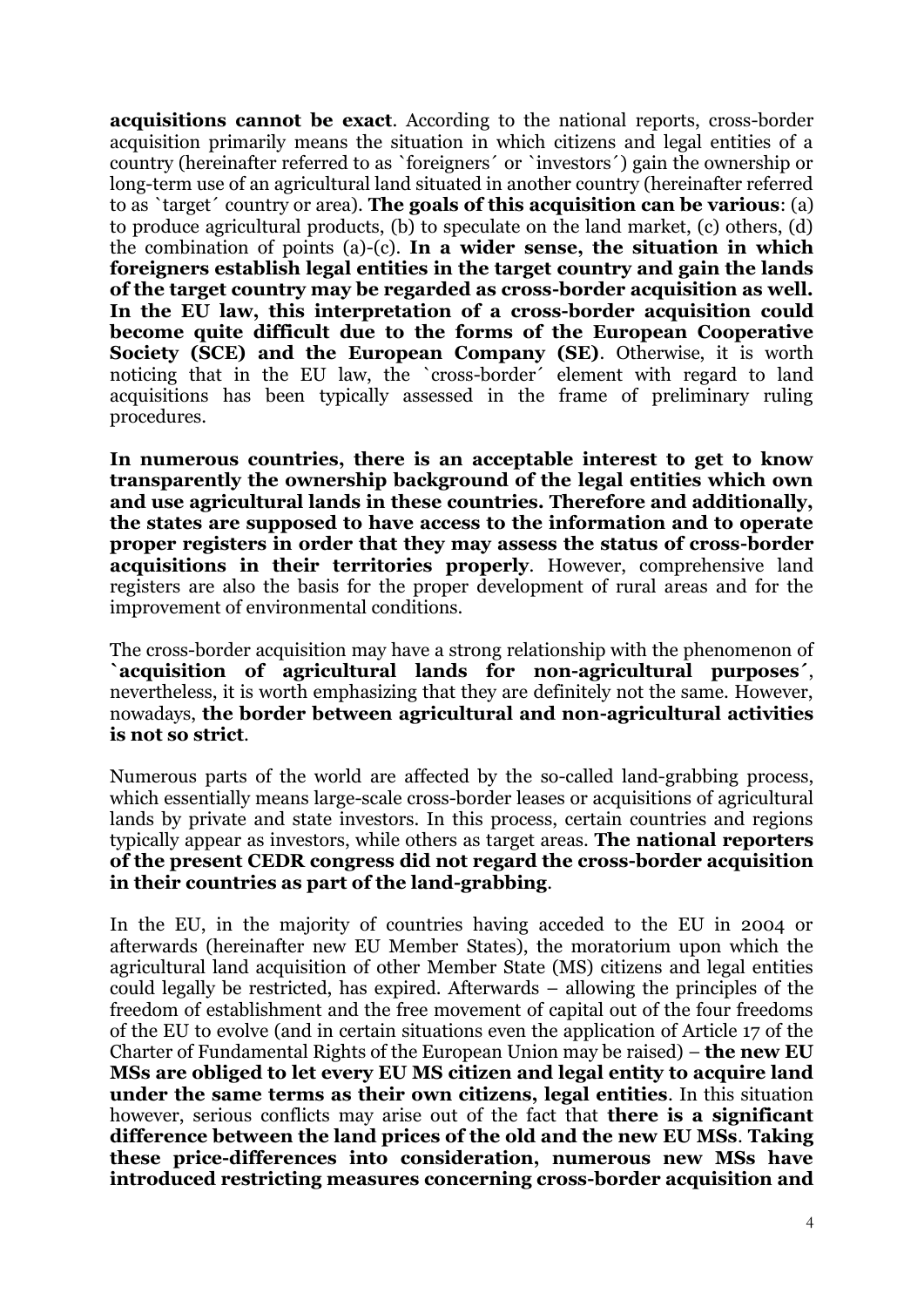**acquisitions for non-agricultural purposes applying the legislation and practice of some old MSs as a role model**. **Nevertheless, in 2015, the EU Commission submitted infringement procedures only against new MSs (e.g. Bulgaria, Hungary, Latvia, Slovakia). In cases when the EU Commission initiated infringement proceedings against the new MSs because of such MS restrictions that already exist in old MSs, the action of the EU Commission can raise concerns, and may be regarded discriminative**. Besides, infringement procedures may be initiated later against an old MSs as well; e.g. any other MS may directly initiate the infringement procedure against a MS that uses a restriction in the land market that is not – according to the CJEU – in compliance with the EU law. **The situation definitely refers to some uncertainty in the land law policy in the EU**. The question may be solved in different ways; here, we draw the attention to four possible solutions: [a] The EU ceases to apply the four fundamental freedoms with regard to the land policy of the MSs. This step would mean in a way the easing of the integration. [b] Those MSs which introduced restrictions in their land market, liberalize the rules of their land market or introduce more liberal rules. Obviously, this may severely hurt the interests of the citizens of these MSs, and may lead to land-grabbing with regard to the land markets of the new MSs. [c] The debate may be solved in a simple political way: i.e. the case may be forgotten, e.g. based on a political background-deal. In this case, there is no guarantee that the question would not arise later again, or that someone (basically anyone) does not bring the question in front of the CJEU in the frame of a preliminary procedure, basically circumventing the background-deal of the politicians (i.e. of the EU Commission and the given MSs). [d] We move in the direction of further regulation, even modifying the primary legislation of the EU if necessary. This may cease the uncertainty and deepen the integration; on the other hand, it may be interpreted as giving up a certain part of the sovereignty.

However, the cross-border acquisition of agricultural lands and the acquisition of agricultural lands for non-agricultural purposes raise **topical legislative issues also in the old MSs of the EU**; e.g. in Germany, in Austria, or in the UK (especially in Scotland). This question is mostly ignored in countries where – compared to other MSs – the land prices are high (the Netherlands, Belgium).

As regards the **countries outside of the EU**, different forms of legislations concerning cross-border acquisition (e.g. Argentina, Brazil) or acquisition of agricultural lands for non-agricultural purposes (e.g. Norway) exist. It is worth noticing that the jurisdiction of the US federal appellate court in connection with states legislation concerning corporate ownership has significant similarity to the practice of the CJEU regarding the land law of the MSs.

### **II. Recommendations**

**1. Recommendations for the decision makers (EU institutions and countries' parliaments and governments)**

**1.1. General recommendations concerning rural areas and, especially, Regulation 1305/2013/EU**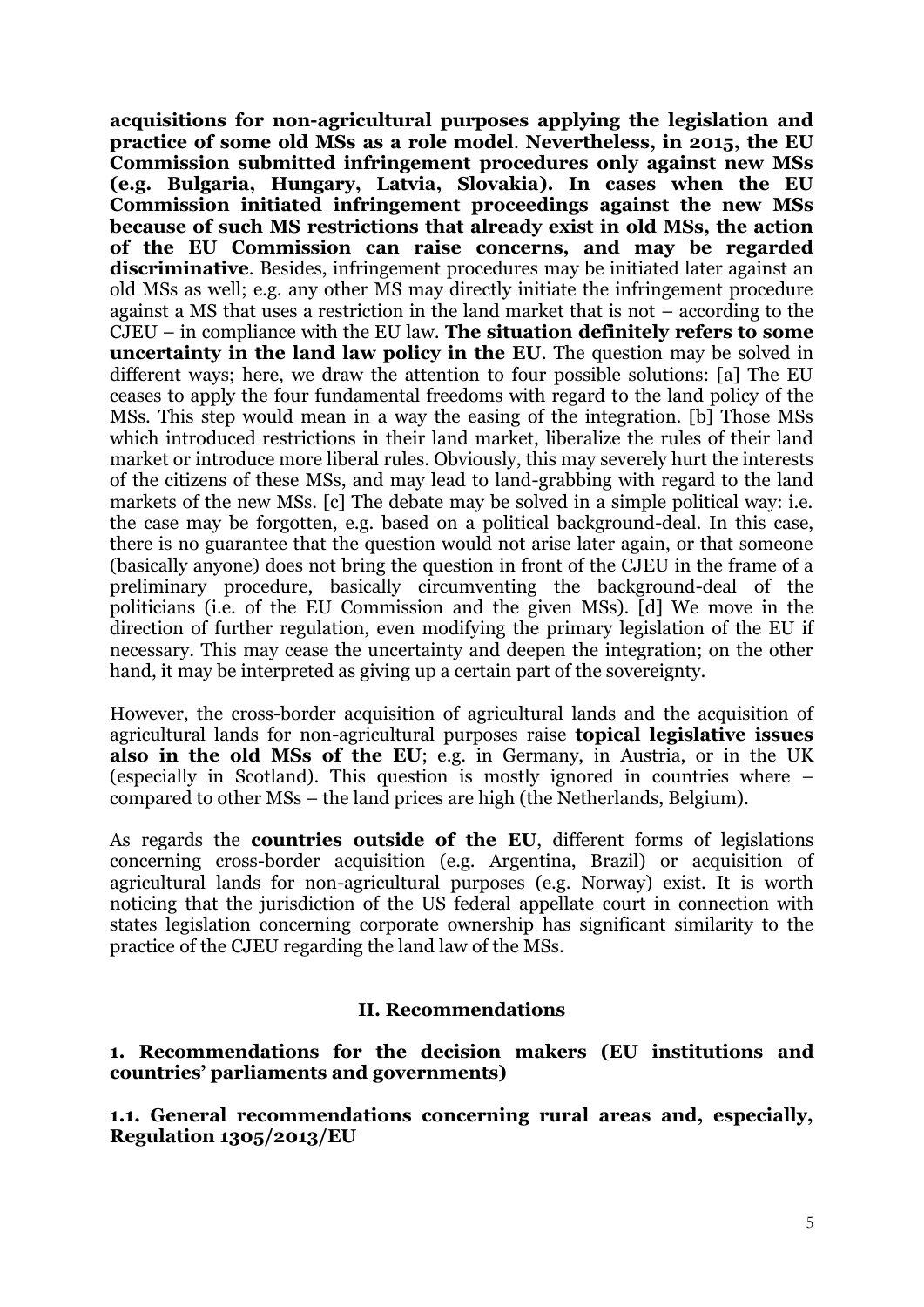1.1.1. A sustainable and integrative land law policy is to be established in order to create harmony between urban and rural areas (agricultural territories).

1.1.2. Properly integrated, real-time and comprehensive database at national and/or regional, local level may help to maintain both rural areas (agricultural territories) and the environment as well.

1.1.3. Further measures are to be imposed to stop the depletion of the rural population and the decrease of agricultural lands.

**1.2. The cross-border acquisition of agricultural lands and the acquisition of agricultural lands for non-agricultural purposes**

**As to cross-border and non-agricultural acquisition of agricultural lands, BEWARE THAT Commission II has discussed the following conclusions, without having arrived to a final version of recommendations. Therefore, our recommendations and conclusions are rather of a problem-detecting nature, and we ask you to consider them as being a draft, not reflecting the univocal standpoint of all present.**

- with regard to the agricultural land price differences in the EU, and in order to avoid the possibility of land-grabbing

- with the regard to the uncertainties arising in the land policy in the EU

- respecting the sovereignty of the Member States,

- enabling to take into consideration the differing features of the individual Member States to a proper extent,

- ensuring to handle the EU's natural and legal persons in a non-discriminative way

- promoting to deepen the European integration further and to decrease euroscepticism

we recommend the decision-makers to assess the followings:

1.2.1. There is a rising demand vis-à-vis the EU legislation to deal with the creation of special rules on agricultural lands, proceeding from the relevant jurisprudence of the CJEU, developing and – if necessary – amending it.

1.2.2. Agricultural land, just like water, may not become the object of commercial transactions in a classical sense, therefore, the principles of the freedom of the capital and of the free movement of persons shall not apply without restrictions in the case of agricultural land.

1.2.3. According to the existing contractual texts and the corresponding CJEU jurisprudence, certain public interest objectives may be applied by the MSs on their own decision.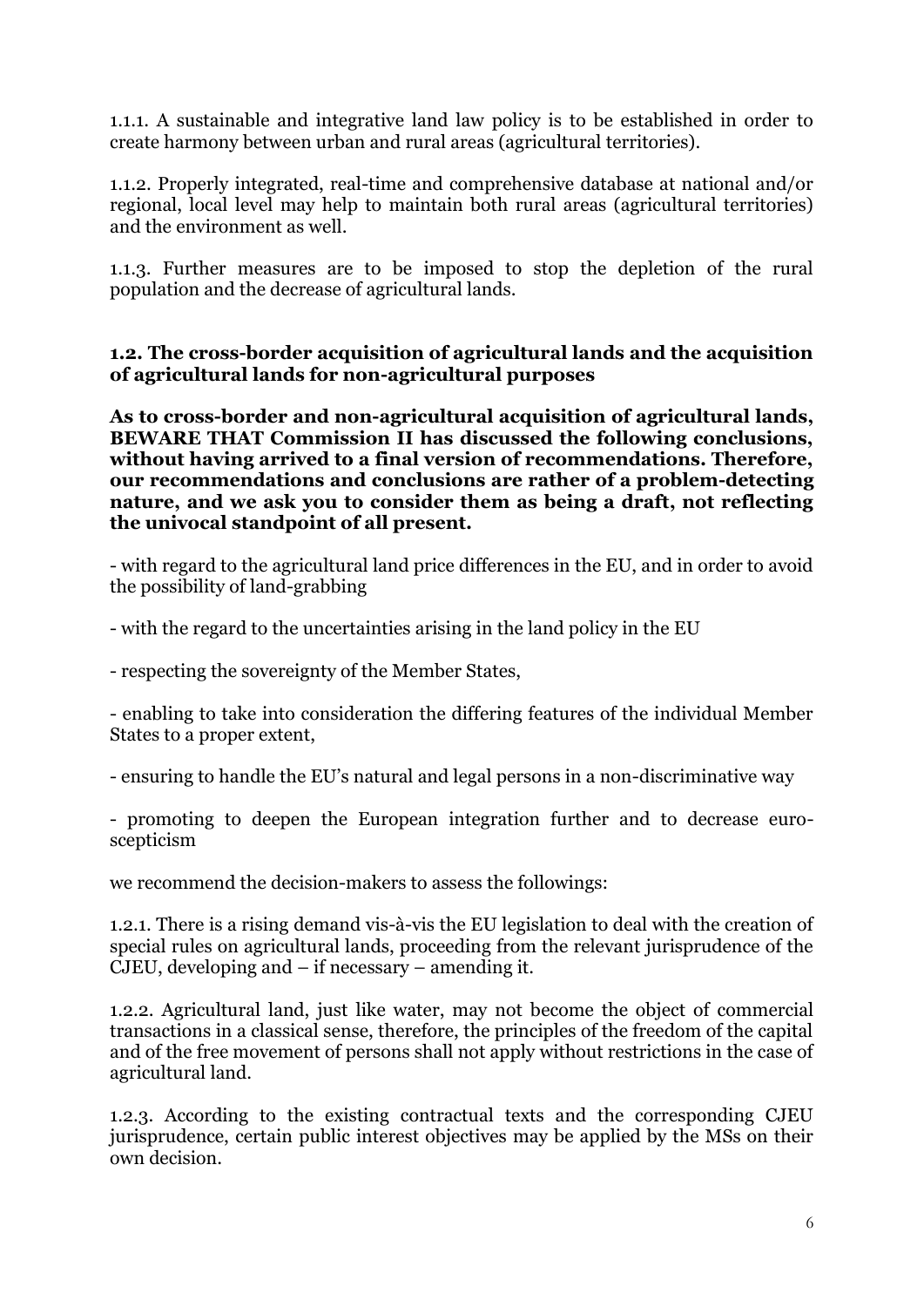1.2.4. Legal norms have to determine those public interest objectives which can be called up when restricting the free movement of capital and persons with regard to agricultural lands; particularly the followings:

1.2.4.a. to maintain the rural and the agricultural population

1.2.4.b. to counteract speculations

1.2.4.c. agro-productional use of agricultural lands in a broader sense

1.2.4.d. national security (i.e. to have an overview about who owns and uses the land of the given Member State)

1.2.4.e. etc.

1.2.5. In the frame of the new regulation, several notions have to be determined properly, such as the agro-productional use of agricultural lands in a broader sense.

1.2.6. As to the acquisition of agricultural lands, we deem it important to regulate, inter alia, the following measures as proportional restrictions:

1.2.6.a. The introduction of a regulation similar to the Disclosure Act already functioning in the USA, according to which states could require any foreign natural and foreign legal person who acquires or transfers any interest in agricultural land to report that transaction to a given national authority within a certain time. The situation in which foreigners establish legal entities in the target country and gain the lands of the target country may be regarded as cross-border transaction as well; (see in detail US Report, pp 15-16).

1.2.6.b. The possibility to restrain the ownership acquisition or the use of land by legal persons to certain forms of legal persons, in which the ownership structure is transparent.

1.2.6.c. To enable the prescription that in the case of legal persons who aim at acquiring the ownership or use of agricultural lands, the significant interest of these persons shall be owned by agricultural producers fulfilling the requirements below.

1.2.6.d. To enable the prescription that in the case of agricultural producers who aim at acquiring the ownership or use of agricultural lands, these producers have to dispose of an appropriate degree in agriculture and/or of a certain practice in agricultural activity.

1.2.6.e. To enable the prescription of agro-productional use of lands in the case of ownership and use of agricultural lands.

1.2.6.f. To enable the prescription of self-production in the case of agricultural producers who aim at acquiring the ownership or use of agricultural lands.

1.2.6.g. To enable to introduce the procedure of prior authorisation for the acquisition of agricultural lands.